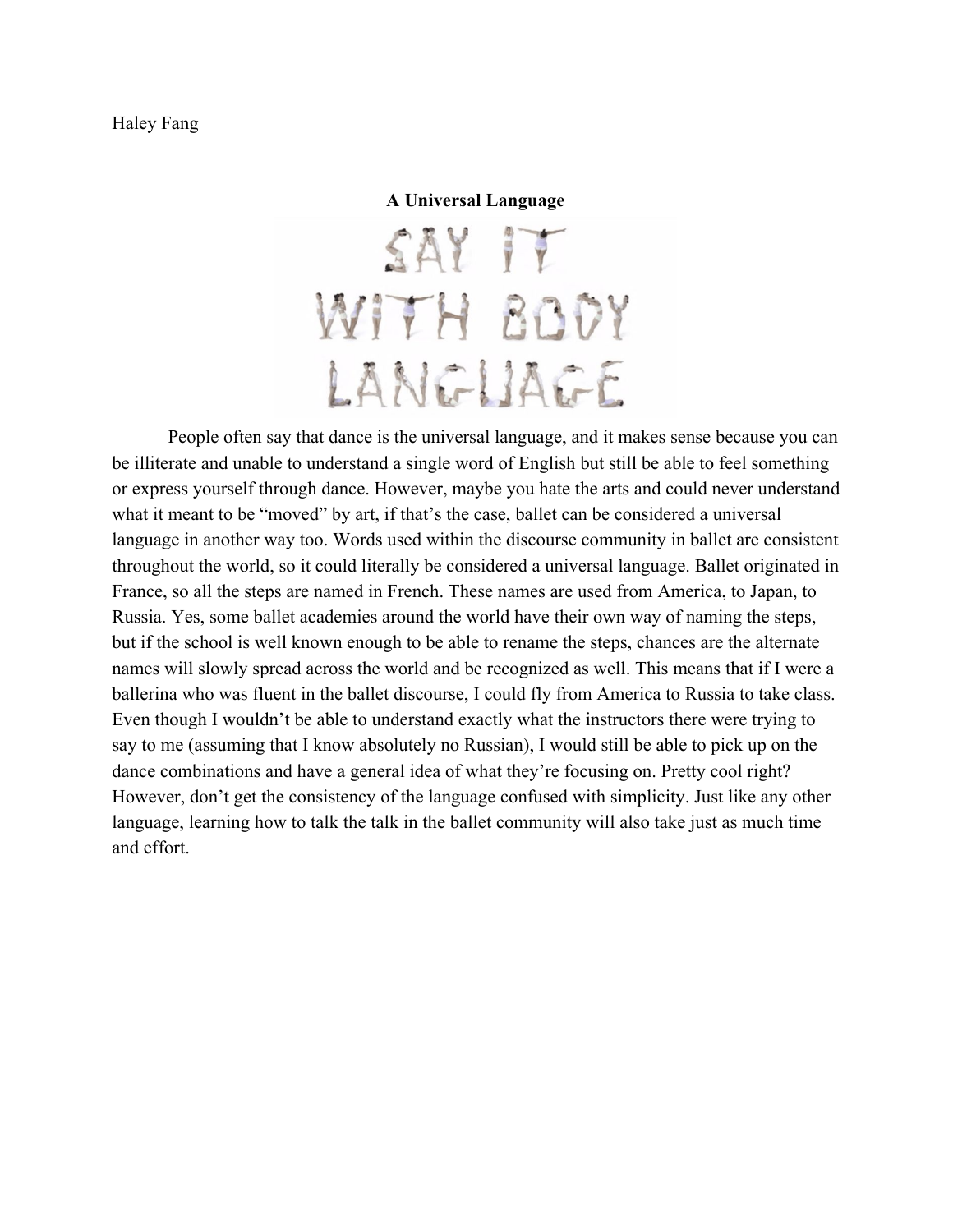

**Dancing vs. Knowing how to talk the talk**

I joined the ballet community when I was in second grade, and to my surprise, learning how to talk the talk and be truly part of the community took much longer than I anticipated. It started when my doctor diagnosed me with a back problem. My options were to either get surgery at the tiny age of seven, or enroll in a year of ballet classes and hope that would fix the problem. My mother, of course, chose the non invasive choice, and before I knew it I was being dragged to my first class against my will. Little did I know that this first class would be a door to a community that was welcoming and encouraging, and would eventually shape the rest of my life. Mind you, the class wasn't some eye opening experience that changed my life instantly. I actually hated it first year and these strong feelings could mostly be traced back to the fact that I wasn't familiar with the discourse. When I was younger and thought of ballet, I imagined little girls in pink tutus leaping around and twirling with their arms in an O shape above their heads. I didn't know that being able to dance effortlessly included so much time focused on the vocabulary. It made more sense as I grew older, because I can't think of any way you would become a good dancer if you were unable to communicate like one. Like basketball, horseback riding, or any other sport and hobby, you start off not knowing anything then pick up the language as you become more interested in the activity. Picking up the way ballerinas talk not only allows you to understand how your teacher wants you to perform a certain step, but it can also help keep you updated on the ballet world, and allow you to appreciate the art form better. Though knowing the discourse is such a good tool to have, learning it at the beginning was such a struggle. At first, all the words sounded like a foreign language, because they were literally in a foreign language (French). After a few years and with more exposure to them, the terms started to stick with me more. Soon, I was able to understand all the weird lingo that my ballet teachers used, and found myself talking like them with my other ballet peers, however even after dancing for over 12 years, I'm still learning new words. Like for everything else, there is always more to learn and I'm constantly getting reminded of that through my ballet life.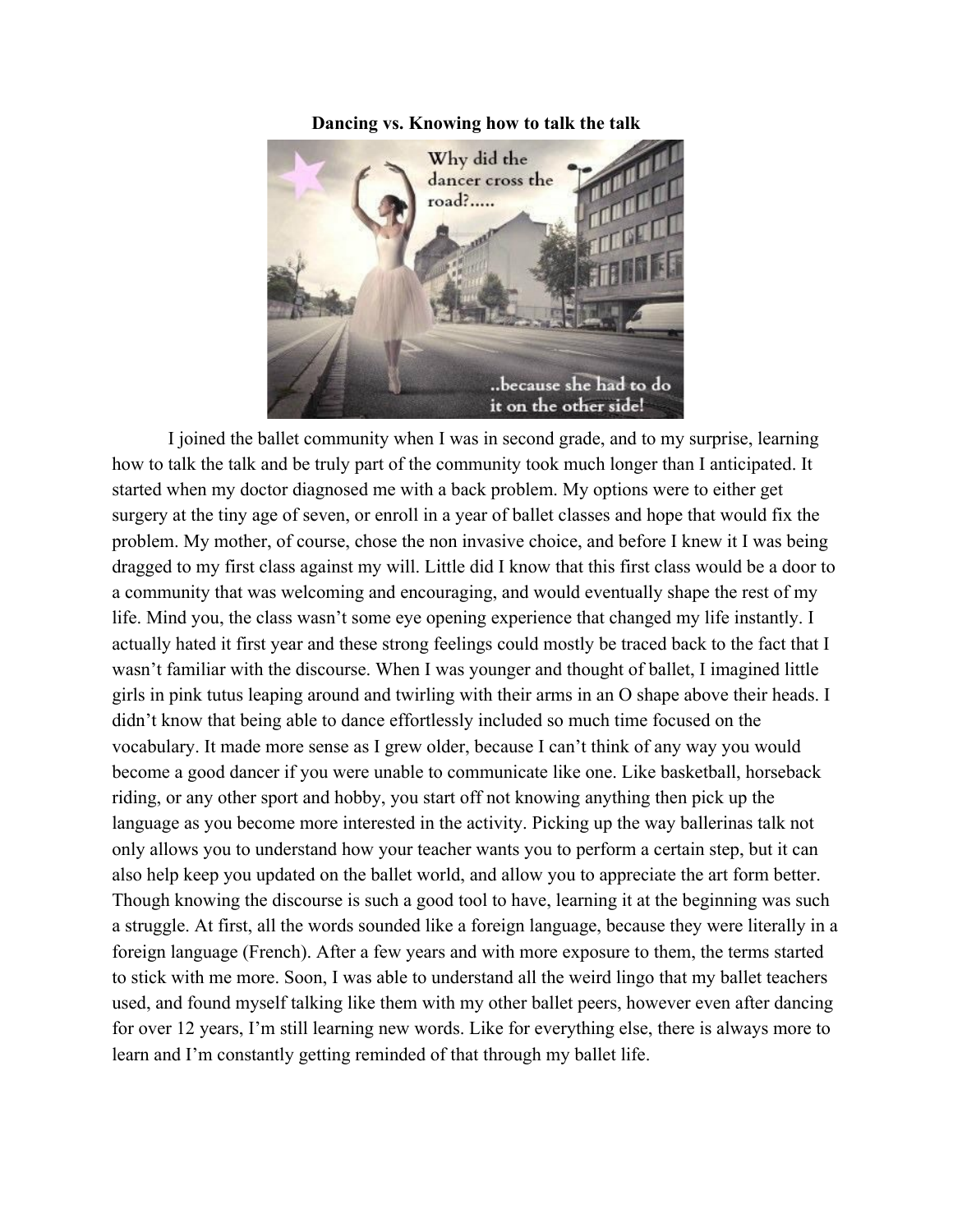## **Beginners vs. Experts**



When I tell people that I do ballet, the most common thing I hear is a childhood story about how they enrolled in a ballet class when they were in preschool but quit before entering elementary school. All these baby ballerinas who quit early really add up and you see a clear trend where there is a huge population of novices in this community and a constant small group of experts. If I were to graph this, it would probably look like a chart of a stock market crash. It's not like ballerinas are mean and force everyone they don't like out, but people just get intimidated with all the terms that must be learned in the beginning and quit. Despite all the kindness and encouragement the community gives to young dancers to help keep the arts alive, the pool of experts is always considerably smaller than the number of beginners. This usually means that authors of magazine articles and advice columns written for members of the community will take some time to explain ideas and "dumb down" the language for those who may not be as experienced. This, however, does not mean that someone who knows nothing about ballet will be able to totally comprehend every article in a dance magazine. As always, some basics are always needed, but perhaps the ballet community is considered more welcoming to outsiders because they're constantly trying to encourage other to take a stab at learning more of the complicated discourse that is involved in ballet.